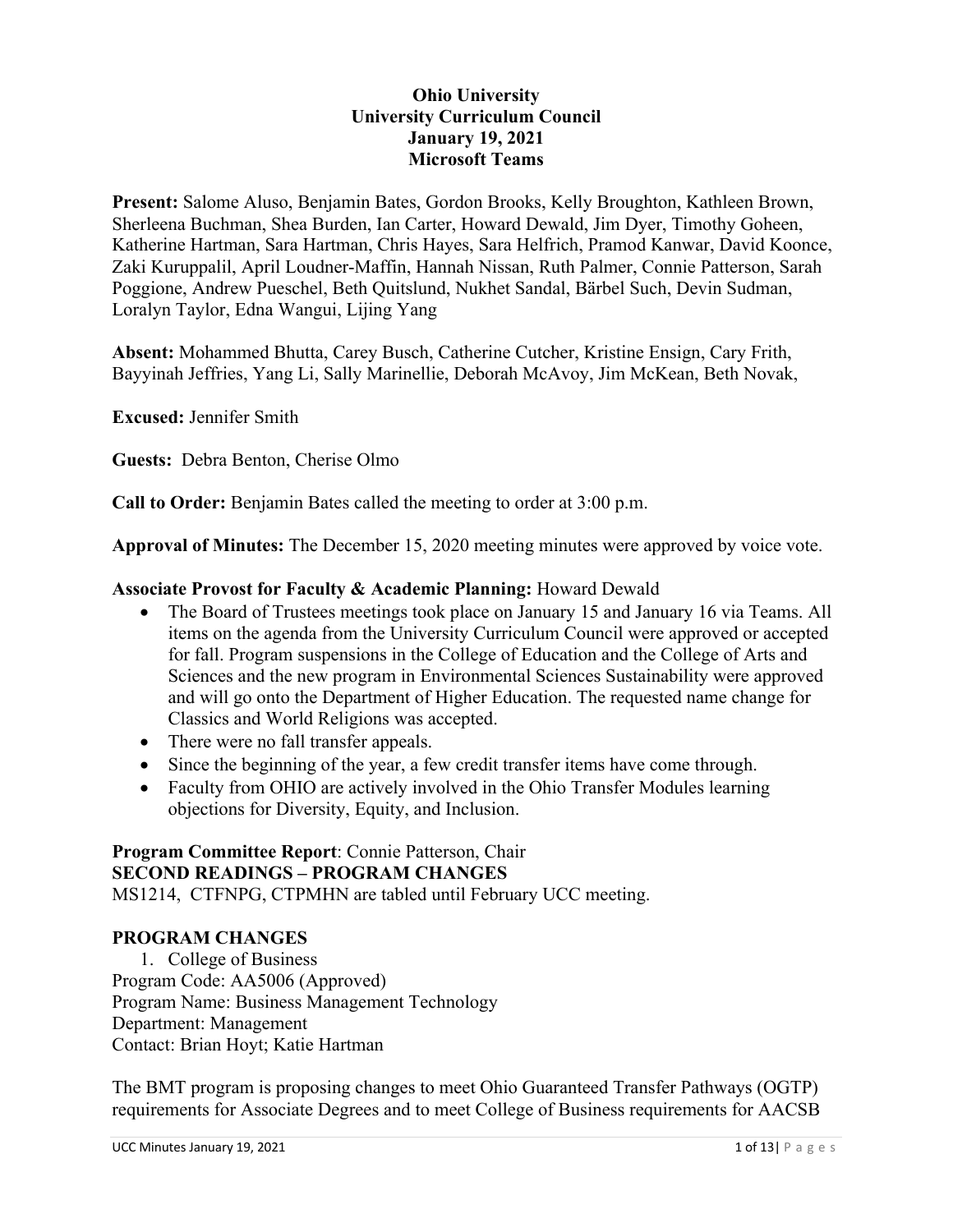accreditation as Pre-Major requirement for new Bachelor of Science in Business (BSB).

Additional changes included changing the program structure to accommodate removal of sunsetted courses and prerequisite constraints. These changes constitute less than 50% change to the program. Proposed changes have been assessed for TAG compliance and prepared with the new Ohio University general education curriculum.

The BMT program was originally designed and updated to prepare students for a specific exit point for students who desired to only complete an Associate Degree. The program now encourages students to continue into a Bachelor Degree in Business. These changes are proposed to prepare students for exiting at the Associate Degree or Bachelor Degree.

Full details are included in corresponding document.

2. College of Business Program Code: BB6126 (Approved) Program Name: Management & Strategic Leadership Department: Management Contact: Ashley Metcalf

The management department seeks two changes to the current "Management & Strategic Leadership" Major to update the major to current marketplace trends and guidance of the Department Advisory Board. (1) First change is re-arranging the title to "Strategic Leadership & Management". (2) Second change is the addition of tracks in the major, to provide targeted job opportunities to students. The new tracks are: supply chain management; human resources management; and consulting. There are no new classes, but instead we are re-arranging and clarifying course sequences in the major for particular job outcomes for students. There are required classes and electives in each track. In addition to the major classes, students will still need to complete the remaining requirements for the BBA degree in the College of Business.

3. College of Business Program Code: MB6146 & MB6155 (Approved) Program Name: Professional MBA & Online MBA Department: Management Contact: Ashley Metcalf

The College wishes to reduce the number of letters of recommendation from three to two for the admissions requirements in these programs (OMBA and PMBA). The College of Business (CoB) is also proposing a new concentration called Project Management within our Online MBA and Professional MBA programs. Students within our MBA programs are required to take 9 core courses and 3 concentration courses

The Project Management concentration focuses on the Project Management Body of Knowledge (PMBOK®), as identified by the Project Management Institute (PMI). This concentration serves as a graduate-level option for working professionals to pursue a graduate educational experience and can augment other graduate experiences at Ohio University. Details of Concentration

• PM 6100 Project Management 1 (3 credits)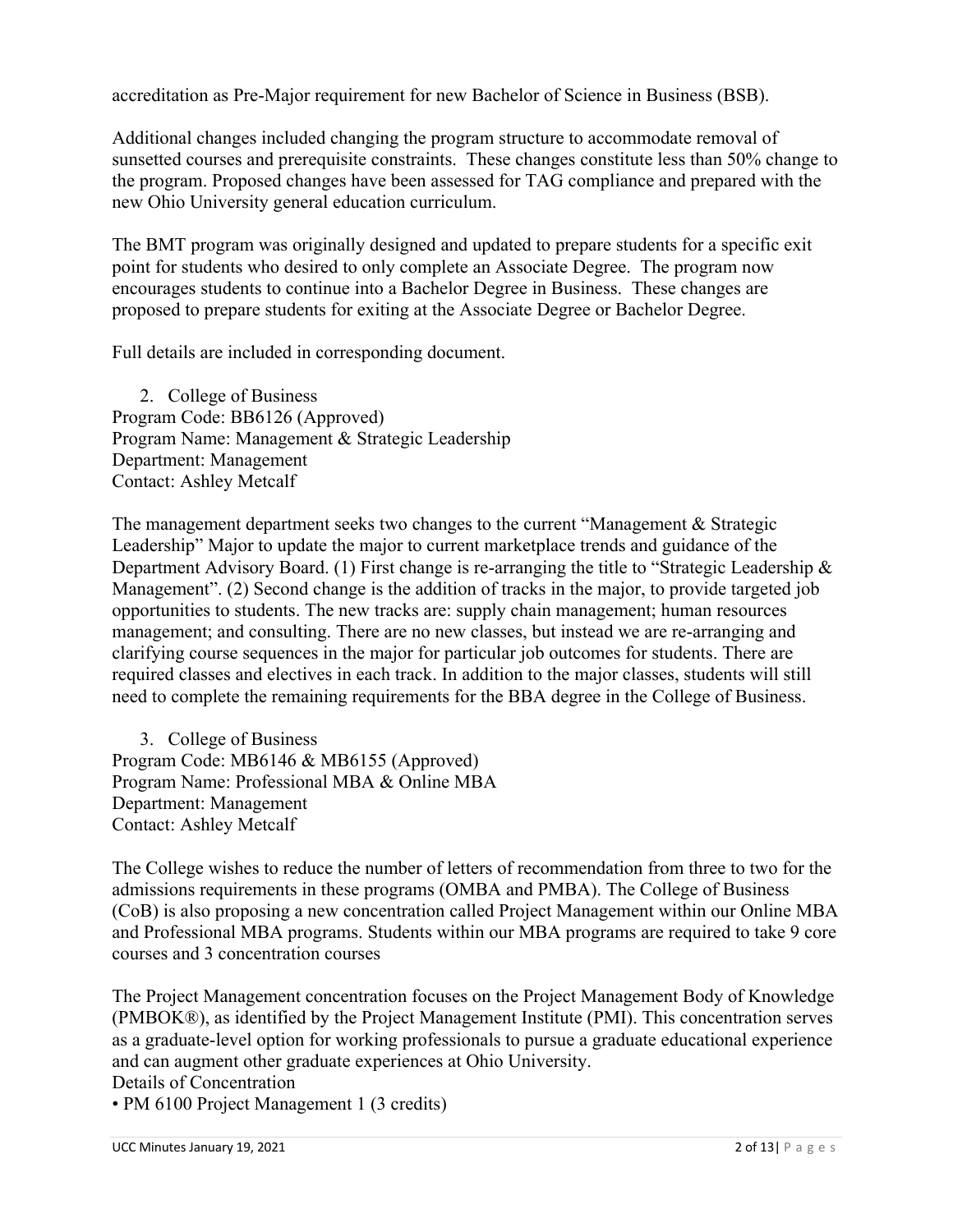• PM 6200 Project Management 2 (3 credits)

• PM 6500 Change and Risk Management 1 (3 credits)

4. College of Business Program Code: BS8167 (Approved) Program Name: Sport Management Department: Sport Administration Contact: Jim Strode

The proposed changes to the program align the BSM program with the new BRICKS general education requirements. Additionally, it has been seven years since the program was assessed There is no impact on program learning outcomes or assessment plans.

SASM 2920 will be renamed "The Sport Experience: Practicum".

• SASM 3400 – Sport Data Strategy and Innovation (3 cr), is a new course and is added to the Major Coursework

• SASM 2250 – History of the Sport Industry (3 cr), will no longer be included in Major Coursework and will drop to an elective

• SASM 3220 – Leadership and Sport Management (3 cr), will no longer be included in Major Coursework and will drop to an elective

• SASM 4000 – Diversity and Inclusion in Sport (3 cr), is added to Major Coursework and will be coded for BRICKS: Bridge: Diversity and Practice

• SASM 4400 – Sport Ticket Sales and Systems (3 cr), will no longer be included in Major Coursework and will drop to an elective

• SASM 4450 – Marketing and Revenue Streams in Sport Management (3 cr), will be renamed to Sport Ticket Sales and Revenue Streams and kept in the Major Coursework

• SASM 4500 (3 cr) will be renamed "Bobcat Sport Consulting" and will be coded for BRICKS: Capstone and BRICKS: Bridge: Ethics and Reasoning

• SASM 4910 will be renumbered SASM 3910 – Internship in Sport Management, to align with BA 3910 in the CoB

• SASM 4200 Sport Analytics (3 cr) should be added to the Sport Management Elective component

• Experiential learning requirements will include options for Global Consulting Project, or an approved international experience through the Office of Global Opportunities or the Global Leadership Center 3

• Students will be required to take two electives from a SASM/BUSL/MGT list

• In the "Specialization Components", Business Disciplines were eliminated, Minors and Certificates were combined to one section.

• The following minors were added:

Advertising and Public Relations, Business Analytics.

• The following certificates were added:

Consumer Research, Esport, Festivals, Events, and Entertainment Management, Financial Planning, Human Resources Management, and Supply Chain Management.

• Business Economics (BBA) was added as a Business Major specialization

5. College of Health Sciences & Professions Program Code: CTNEDG Program Name: Nurse Educator Post-Master's Certificate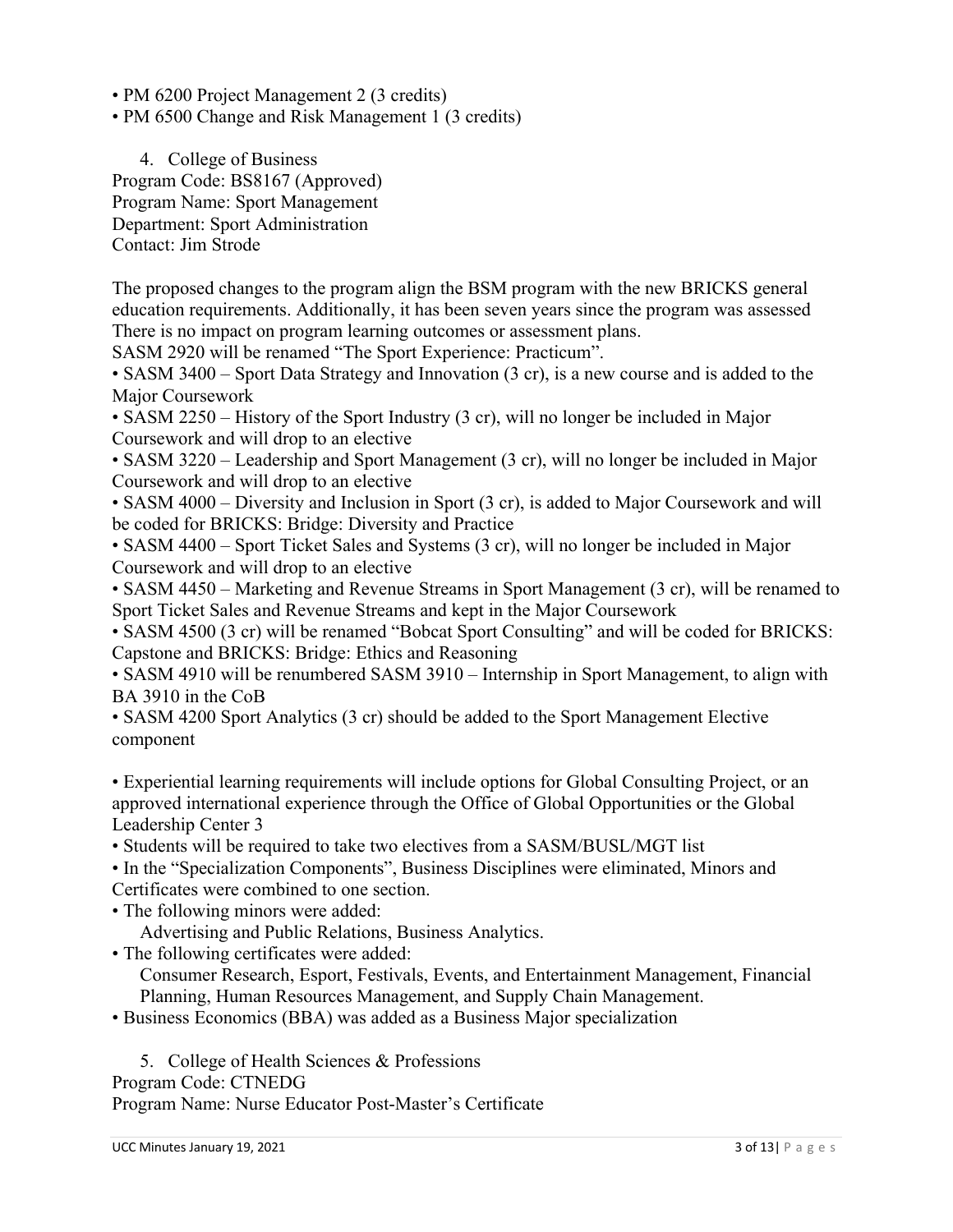Department: Nursing Contact: Char Miller

The proposed changes are the result of the 2018-19 curriculum mapping update completed as part of the CHSP program evaluation activities. Additionally, student feedback from course evaluations and program evaluations as well as Student Exit Surveys (administered to graduating students in the final semester) were analyzed to inform the curricular revisions. The proposed changes represent a realignment of curriculum content and clinical hours based on national accreditation standards and contemporary practice. The proposed changes result in:

• A reduction from 15 credit hours to 10 credit hours.

• Change in admission requirements to reflect current national standards.

• Renaming of 3 Nurse Educator major courses to better reflect course focus and align with national standards and contemporary practice.

• Reduction of 3 Nurse Educator major courses from 3 credits to 2 credits each via elimination of overlap and re-alignment of content.

• Elimination of pre-requisites from track option courses (NRSE 6621, 6622, 6630) to facilitate students being able to take the courses in any order.

6. College of Health Sciences & Professions Program Code: CTDIAG (Approved) Program Name: Graduate Diabetes Certificate Department: Applied Health Sciences and Wellness Contact: Jennifer Yoder-Clevidence

The purpose of this proposed change is to add courses to the current list of approved electives for the Diabetes Certificate, add program learning outcomes, and to remove the following language from the admissions criteria: "Students must be enrolled in a degree seeking program at Ohio University in order to obtain the Graduate Diabetes Certificate." Elective courses were selected to be added as electives based on the following criteria: 1) online accessible and 2) can be applied to diabetes treatment, management, and/or prevention. There is NO change in required courses. There is NO change in required credit hours.

7. Patton College of Education Program Code: OR6380 (Approved) Program Name: Retail Merchandising and Fashion Product Development Department: Human and Consumer Sciences Contact: Lisa Williams

We are proposing to change the name of the minor from Retail Merchandising and Fashion Product Development (RFPD) minor to Retail and Fashion Merchandising (RFM) minor to align with the new major name for the Retail and Fashion Merchandising program that was approved in AY 2019-20. The current minor does not include all the prerequisites for every upper level course in the required elective course options. This has led to a lot of confusion among students and the necessity of faculty allowing students to add a class with permission when the Retail and Fashion Merchandising majors are still required to meet the prerequisites for the course. This proposed change will require that both RFM majors and minors must have the prerequisites completed to enroll in upper level courses.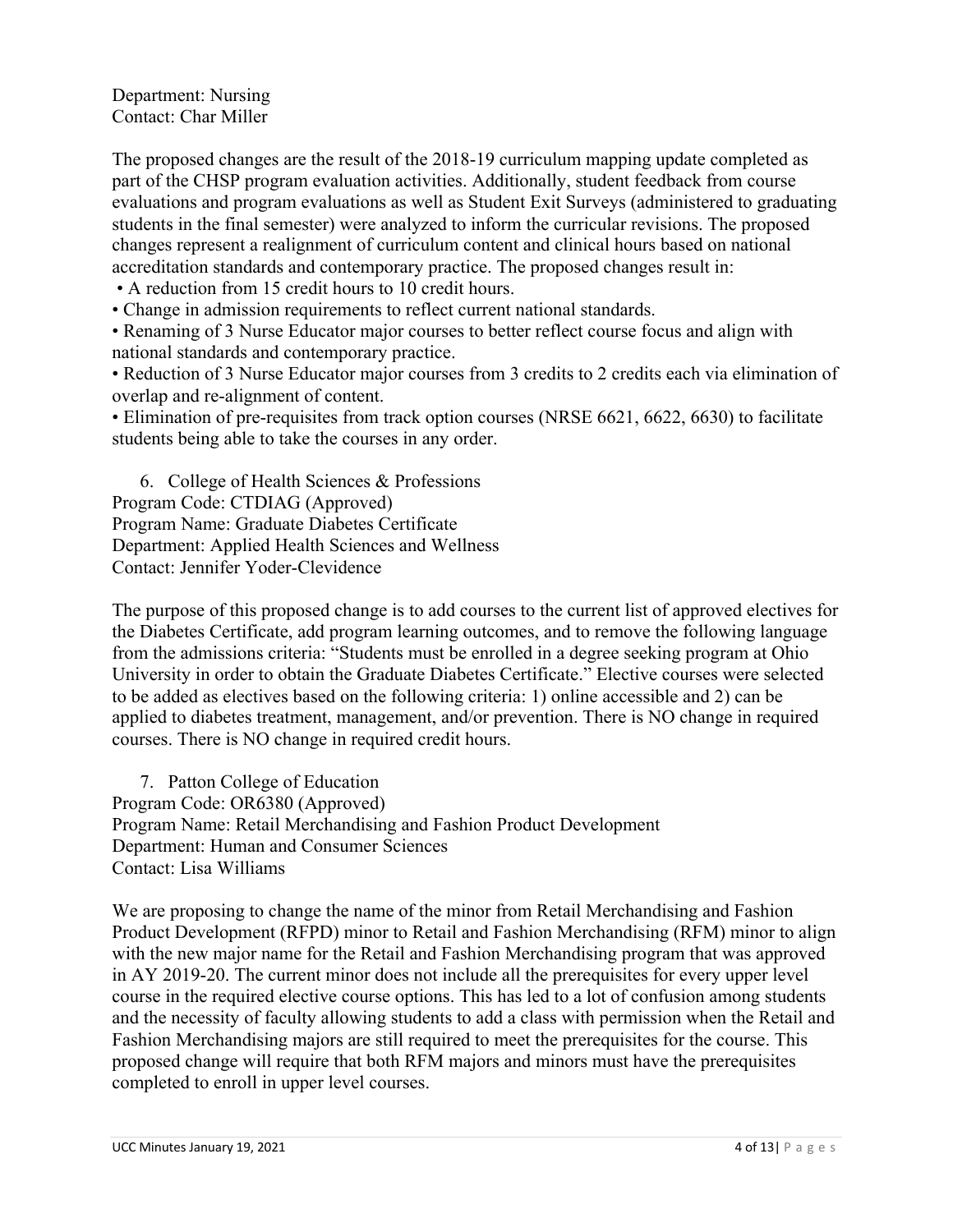The proposed minor would reduce the minor from 21 to 15 credit hours.

8. Patton College of Education Program Code: BS6384 (Approved) Program Name: Retail and Fashion Merchandising Department: Human and Consumer Sciences Contact: Lisa Williams

We are proposing that RFM 4910 be offered for 3, 6, 9 or 12 credit hours to allow students to register for credit hours that fit with the work hours that are available during their internships. This proposed change will allow students to take the number of credit hours that is closest to what they need to finsh 120 hours for graduation. This will make it easier for students to graduate in 4 years and to not have to take more credit hours than they need for graduation. Students would fulfill this requirement by taking at least 3 credit hours.

We propose that RFM 1500: Design and Illustration Techniques and RFM 1600: Color Theory for Visual Merchandising be combined into a new course (RFM 2600: Foundations of Aesthetics). We are proposing to expand on our Business, Comunication and Visual (BCV) electives to provide a wider variety of options to represent the minors and certificates that our students commonly complete and change the title of this section to Interdisciplinary Course Options. RFM students need to complete 6 credit hours so two courses from a minor or certificate completes the requirement.

9. Patton College of Education Program Code: ME6870 (Approved) Program Name: Middle Childhood Math & Social Studies Department: Teacher Education Contact: Lisa Harrison

Program Code: ME6871 Program Name: Middle Childhood Science & Social Studies

Program Code: ME6872 Program Name: Middle Childhood Math & Science

Program Code: ME6873 Program Name: Middle Childhood Language Arts & Social Studies

Program Code: ME6874 Program Name: Middle Childhood Language Arts & Science

Program Code: ME6875 Program Name: Middle Childhood Language Arts & Math

As part of the Graduate Catalog Cleanup, the following changes have been made. These changes were made to support a shorten path to teacher licensure and align to a clinical based teacher preparation program. All programs were previously consulted on the changes.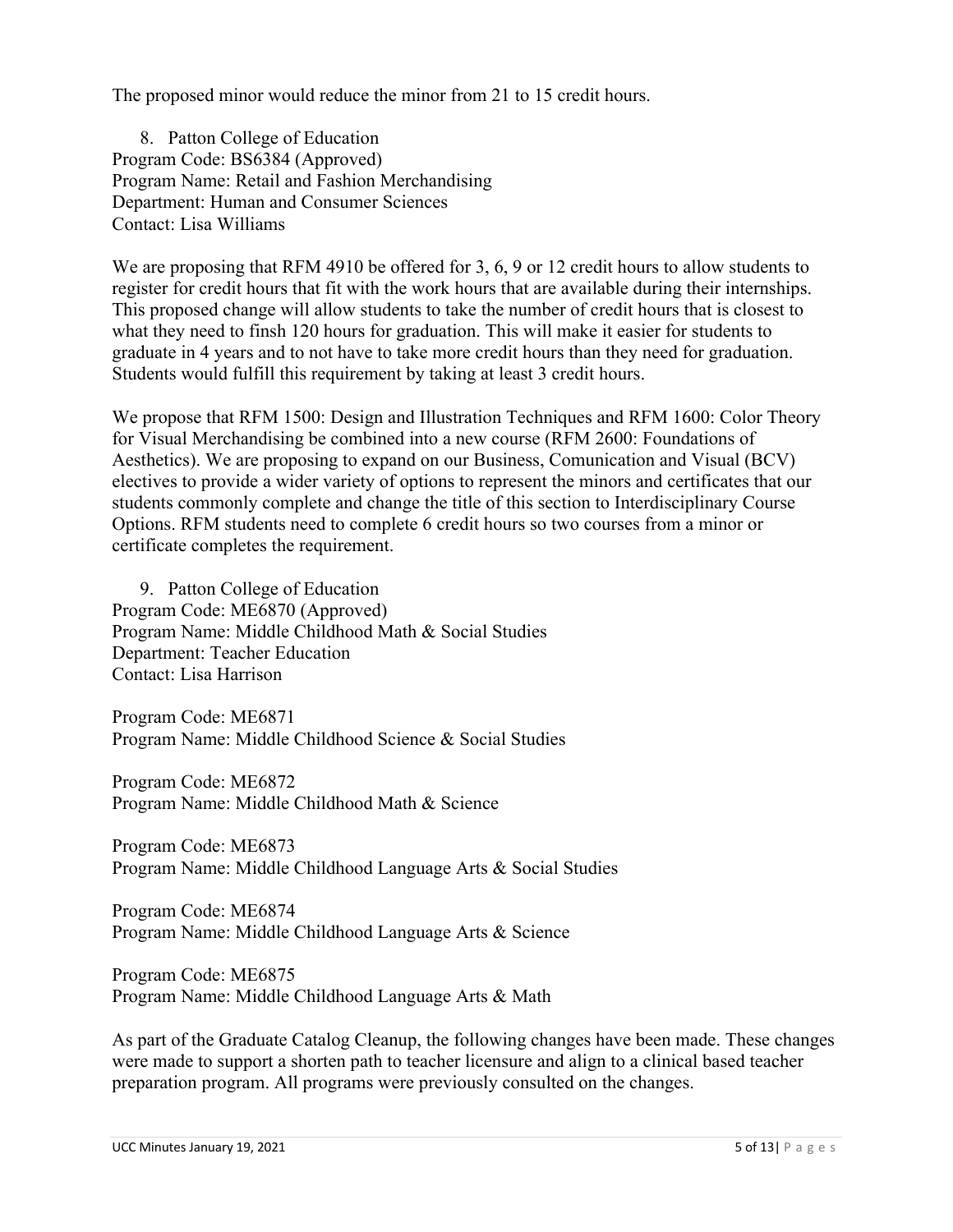| Listed in OCEAN             | <b>Current Program</b>   | Comment                                |
|-----------------------------|--------------------------|----------------------------------------|
| EDRE 5010: Introduction to  | EDTE 6670: Teaching      | Course was replaced to align           |
| Research Methods (3)        | as Action Research (3)   | specifically to teacher-based research |
|                             |                          | and to support students in doing a     |
|                             |                          | master research project that           |
|                             |                          | specifically uses teacher action       |
|                             |                          | research methodology. This was a       |
|                             |                          | department based discussion and        |
|                             |                          | aligns with the research course        |
|                             |                          | required for all teacher education     |
|                             |                          | master programs.                       |
| EDCS 5010: History &        | Removed                  | As the transition to the one year      |
| Philosophy of Education (4) |                          | master program occurred, there was a   |
|                             |                          | discussion to integrate topics         |
|                             |                          | discussed in this course throughout    |
|                             |                          | the program of study.                  |
| EDTE 6120: Middle           | Removed                  | removed as requirements as the         |
| Childhood Curriculum (3)    |                          | program transitioned to a one-year     |
|                             |                          | program                                |
| EDCT 5011: Technological    | Removed                  | removed as requirements as the         |
| Applications in Education   |                          | program transitioned to a one-year     |
| (3)                         |                          | program                                |
| EDTE 6980L: Lab in          | Removed                  | removed as requirements as the         |
| content methods (1)         |                          | program transitioned to a one-year     |
|                             |                          | program                                |
| EDTE 5100L: Principles of   | EDPL 6920 Internship:    | Change to align with clinical model    |
| Curriculum - Laboratory     | Theory into Practice (3) |                                        |
| EDTE 5230: Reading          | EDTE 5220 Diagnosis:     | Course was changed as part of          |
| Laboratory $(3)$            | Reading/Languages (3)    | reading program change.                |

10. College of Arts and Sciences Program Code: MA4201(Approved) Program Name: Political Science Department: Political Science Contact: Myra Waterbury

In view of the state requirements that MA credit hours should not exceed 32 credits, we propose to reduce the current minimum required credit hours from 58 to 32 credits. The only other department that would be affected is ELIP/AGC, as we currently use ELIP/AGC for two of the required courses in the existing program. The proposed program changes will no longer require ELIP courses, though we will still encourage students who may struggle with writing to take ELIP/AGC courses or their equivalent. No other resources or faculty are required.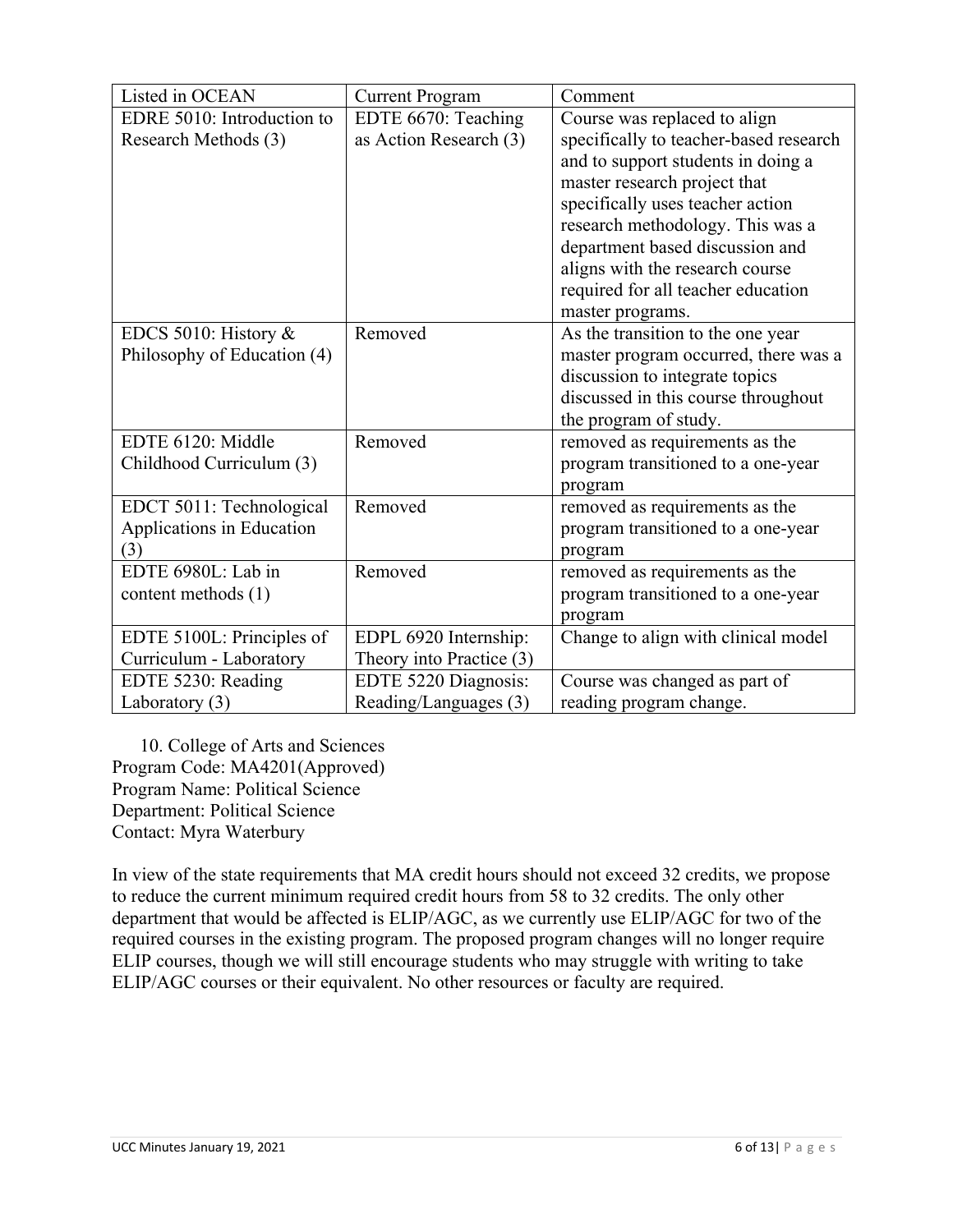| <b>CURRENT</b>                                                                                                                                                                     | <b>PROPOSED</b>                                                                                                                                                                | <b>COMMENTS</b>                                                                                                                                                                                                                                                                                                                      |
|------------------------------------------------------------------------------------------------------------------------------------------------------------------------------------|--------------------------------------------------------------------------------------------------------------------------------------------------------------------------------|--------------------------------------------------------------------------------------------------------------------------------------------------------------------------------------------------------------------------------------------------------------------------------------------------------------------------------------|
| <b>I. Required Courses</b>                                                                                                                                                         | <b>I. Required Courses</b>                                                                                                                                                     |                                                                                                                                                                                                                                                                                                                                      |
| POLS 6000 Seminar in Political<br>Science Scope and Theory (4)                                                                                                                     | POLS 6000 Seminar in Political<br>Science Scope and Theory (4)                                                                                                                 | Still required, but would<br>be taken as a Capstone<br>course in second semester                                                                                                                                                                                                                                                     |
| POLS 6010 Quantitative<br>Methods (4)                                                                                                                                              | POLS 6010 Quantitative Methods or<br>POLS 5830 Introduction to Research<br>Design or<br>equivalent methods or data analysis<br>course(4)                                       | More options offered for<br>the fulfillment of the<br>methods/research design<br>requirement; should be<br>taken in first semester                                                                                                                                                                                                   |
| ELIP 5140 Academic Writing in<br>Graduate Studies (3)                                                                                                                              | None $(0)$ .                                                                                                                                                                   | This course is non-<br>essential to degree.                                                                                                                                                                                                                                                                                          |
| ELIP 5160 Writing for Research<br>and Publication (3)                                                                                                                              | None $(0)$ .                                                                                                                                                                   | This course is non-<br>essential to degree.                                                                                                                                                                                                                                                                                          |
| Any 3 subfield seminars from<br>among POLS 6100, 6300, 6500,<br>6600, or 6700 (12)                                                                                                 | Any 2 subfield seminars from<br>among POLS 6100, 6300, 6500,<br>6600, or 6700 (8)                                                                                              | Maintains the disciplinary<br>breadth requirement, but<br>lowers the number of<br>required seminars                                                                                                                                                                                                                                  |
| <b>II. Elective Courses</b>                                                                                                                                                        | <b>II. Elective Courses</b>                                                                                                                                                    |                                                                                                                                                                                                                                                                                                                                      |
| 8 5000/6000-level POLS or<br>POLS-adjacent courses,<br>including Independent Study,<br>Internship, Thesis & Research<br>hours, with a maximum of 16 non-<br>classroom credits (32) | 4 5000/6000-level POLS or POLS-<br>adjacent courses, including<br>Independent Study, Internship, Thesis<br>& Research hours, with a maximum<br>of 4 non-classroom credits (16) | Students will be able to<br>take 4 elective courses to<br>allow for specialization in<br>area of interest.                                                                                                                                                                                                                           |
| <b>III. Capstone Experience</b>                                                                                                                                                    | <b>III. Capstone Experience</b>                                                                                                                                                |                                                                                                                                                                                                                                                                                                                                      |
| Comprehensive Subfield Exam +<br>Significant Research Paper OR<br>Thesis                                                                                                           | <b>Significant Research Paper OR</b><br><b>Applied Politics Project OR</b><br>Thesis                                                                                           | By eliminating the<br>Comprehensive Exam,<br>we are shifting the<br>Capstone focus to<br>original research and<br>analysis, which students<br>can fulfill by producing                                                                                                                                                               |
|                                                                                                                                                                                    |                                                                                                                                                                                | an article-length<br>manuscript, a policy-<br>related analysis and<br>recommendations, or a<br>thesis (for students who<br>arrive prepared to work<br>on a longer project, and<br>possibly AGP students).<br>We believe this will be a<br>more meaningful and<br>broadly-applicable use of<br>student time and faculty<br>mentorshin |

# **FIRST READING- NEW PROGRAM/ CERTIFICATE**

1. Scripps College of Communication

Program Code: CTX23G (Provisionally approved with a question/concern period) Program Name: Communication & Change

Department: Scripps College of Communication

Contact: Brittany Peterson

The certificate consists of three (3) courses totaling 12 credit hours, and can potentially be completed in three semesters (enrolling in one course per semester). All courses already exist.

• COMS 6270 – Instructional Training & Development in Communication (4 credits)

• COMS 6300 – Communication and Persuasion (4 credits)

• COMS 7230 – Communication and Information Diffusion (4 credits)

The courses do not need to be taken in sequence. Courses will all be delivered online. This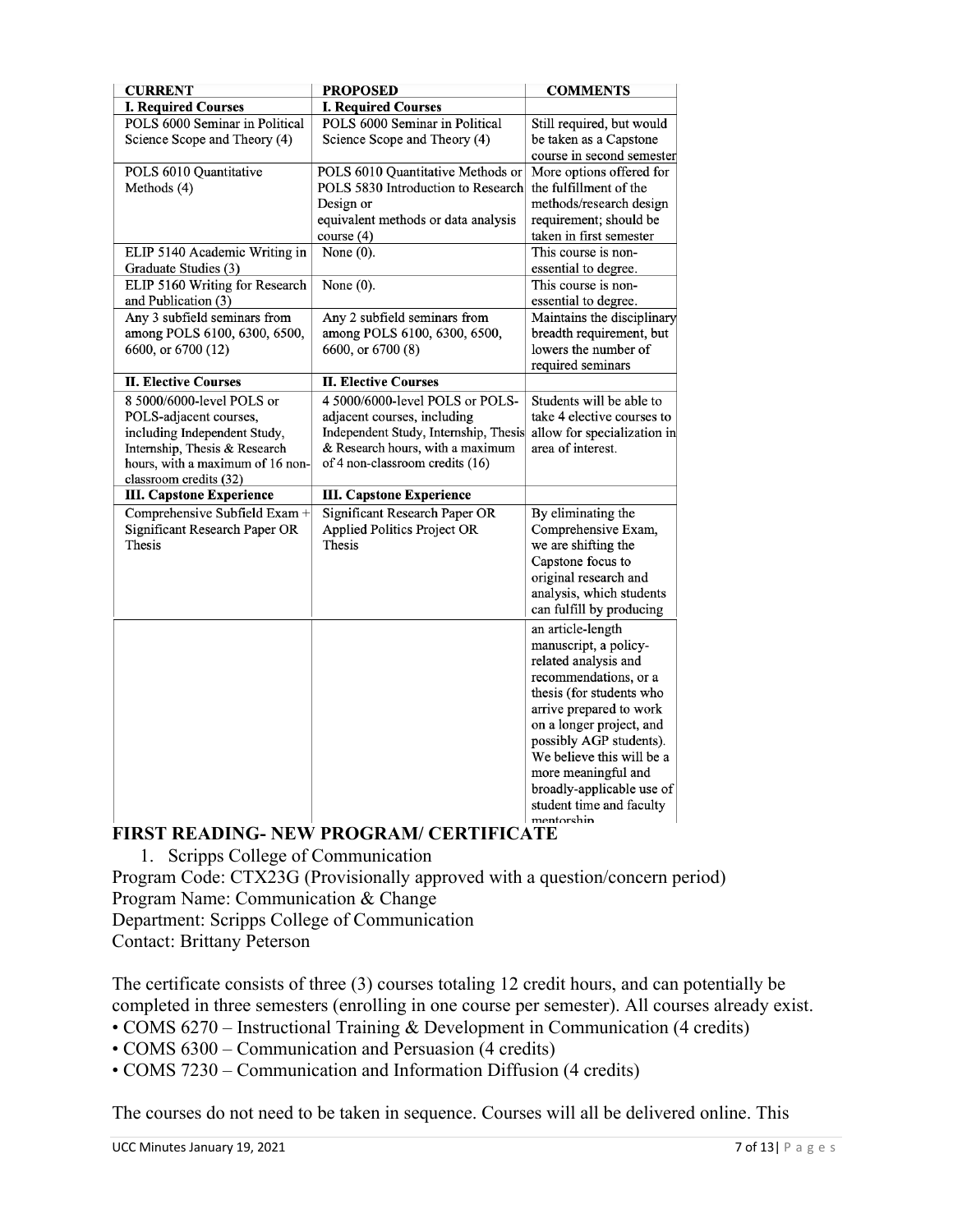certificate is targeted to current or aspiring leaders and organizational members who have an interest in understanding and enhancing skills associated with effectively communicating about organizational change or innovations. In addition to exploring theories and research focusing on innovation and change, students will develop competencies that include: identifying strengths of various communication channels for communicating about change, developing communication and leadership skills for implementing change, understanding influence strategies to secure support and buy-in of change efforts, exploring strategies for soliciting feedback about innovations, and developing effective training seminars to prepare organizations for adapting and integrating change.

2. Scripps College of Communication Program Code: CTX22G (Provisionally approved with a question/concern period) Program Name: Team Leadership & Communication Department: Scripps College of Communication Contact: Brittany Peterson

The certificate consists of three (3) courses totaling 12 credit hours, and can potentially be completed in three semesters (enrolling in one course per semester):

• COMS 5200 - Cross-Cultural Communication (4 credits)

• COMS 6200 – Communication in Social Conflict (4 credits) •

COMS 7210 – Communication Process in Small Groups (4 credits)

Courses do not need to be taken in sequence. All classes will all be delivered online. All courses already exist. This certificate is targeted to current or aspiring organizational leaders who seek advancement to roles requiring effective leadership, team building, and group facilitation skills. Specific competencies developed in this program include initiating and maintaining relationships, identifying individual strengths, assessing team performance, utilizing effective communication skills, managing social conflict, and developing team-building skills.

#### **EXPEDITED**

1. Russ College of Engineering and Technology Program Code: BB7262 Program Name: Chemical Engineering- Materials Track Department: Chemical and Biomolecular Engineering Contact: Darin Ridgway

2. Russ College of Engineering and Technology Program Code: BB7263 Program Name: Chemical Engineering- Biological Track

3. Russ College of Engineering and Technology Program Code: BB7264 Program Name: Chemical Engineering- Energy & Environment Track

Due to accreditation changes and the way the various tracks appear on the transcript, we have the need to roll the three specialized tracks (major codes BS7262, BS7263 and BS7264) into the general major code (BS7251). The BS in Chemical Engineering has 4 major codes which all receive the same degree, a general track, and three specialized tracks that only differ in elective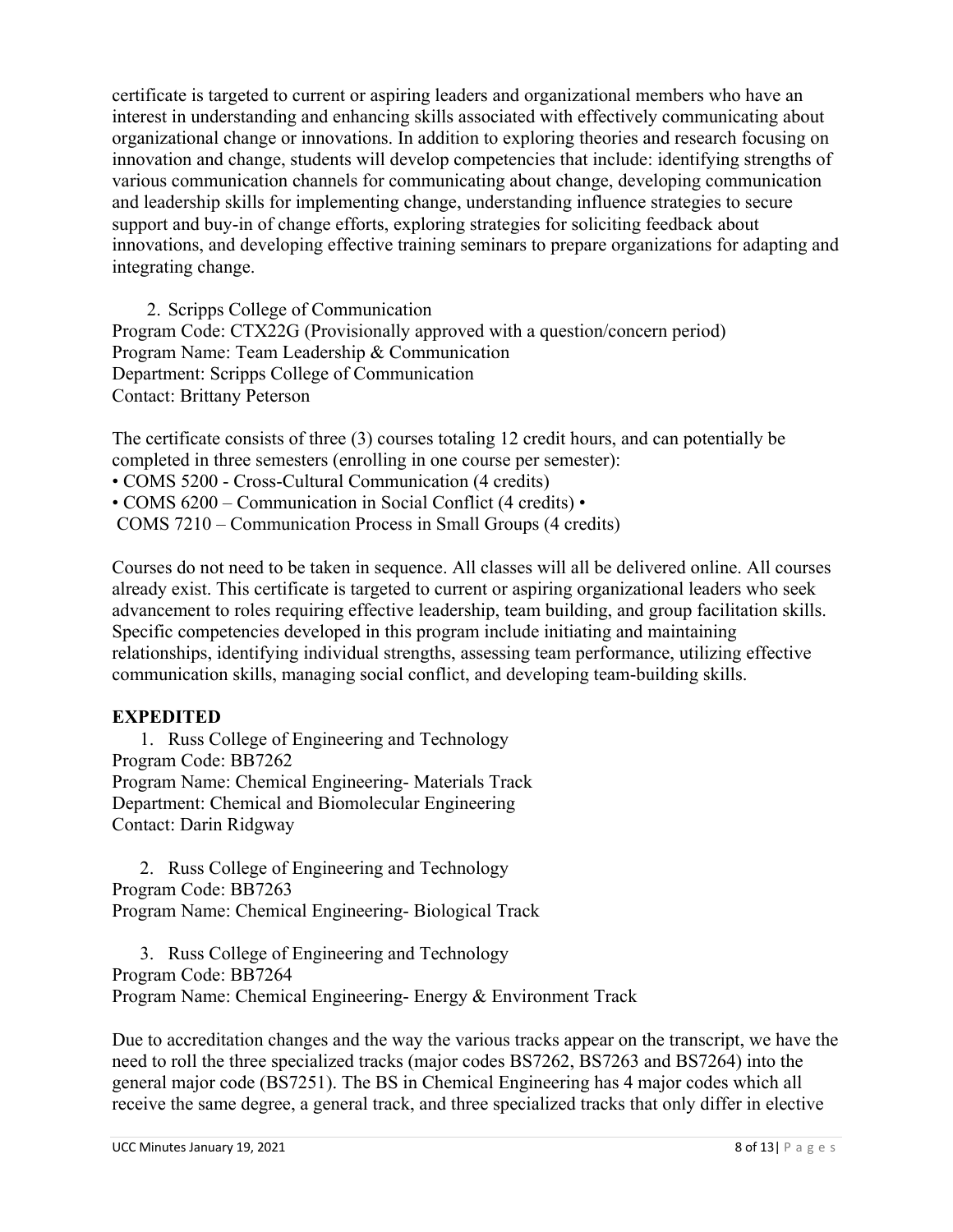courses (about 15- 20% of the curriculum). All Chemical Engineering degrees require an equal number of Technical Electives hours. The specialized tracks recognize when a student focuses a significant portion of these credits in a technical subfield of chemical engineering.

Our Accreditation organization (ABET) says that the way the major code appears on the transcript will result in drastic changes to our accreditation procedure. We do not want that to occur. Documentation of the details can be provided if deemed necessary.

The ability of a student to focus their Tech Electives in a subfield will not change, as the accepted Technical Elective list is not changing. They will just do this under the general major code BS7251. Because of this there is no effect on total hours, required resources, or patron departments. Note: The same changes are being made to the other two specialized Chemical Engineering tracks, BS7263, and BS7264.

4. College of Business Program Code: OR6127 Program Name: Marketing Minor Department: Marketing Contact: Mick Andzulis

The change in the marketing minor program will more seamlessly align with the new Bachelor of Science in Business (BSB) online program with the marketing minor. The learning outcomes will not change and assessment planning will coincide with AACSB assessment requirements. All changes are withing COB.

Add course options to marketing minor requirements to include courses taught on the RHE campus: • BMT 1400 Concepts of Marketing (3)

• SAM 3020 Consumer Marketing (3)

Add course options to marketing minor electives:

- MKT 4600 New Product Development (3)
- MKT 4650 Brand Management (3)

#### **NOTIFICATIONS**

Program Relocation Diversity Studies Certificate CTDIVU

The Department of Educational Studies (ES) in The Patton College of Education (PCOE) in concert with the Office of Diversity and Inclusion and the Center for International Studies (CIS) is submitting this formal notification informing UCC that the undergraduate Diversity Studies Certificate (DSC) is being relocated from The Patton College to the Center of International Studies, effective Summer 2021. Following the retirement of the Certificate Director, beginning in fall 2020, The Patton College began a partnership with the Director of the Office of Multicultural Student Access and Retention (OMSAR), Dr. Marlene De La Cruz to serve as Certificate Director as well as assist in the staffing of the two required courses, EDCS 1011 Introduction to Diversity Studies and EDCS 4001 Democracy, Diversity and Education. To ensure the continued success of the DSC, we thought it would be best to have it associated with an academic unit comprised of interdisciplinary faculty capable and willing to staff the Certificate courses.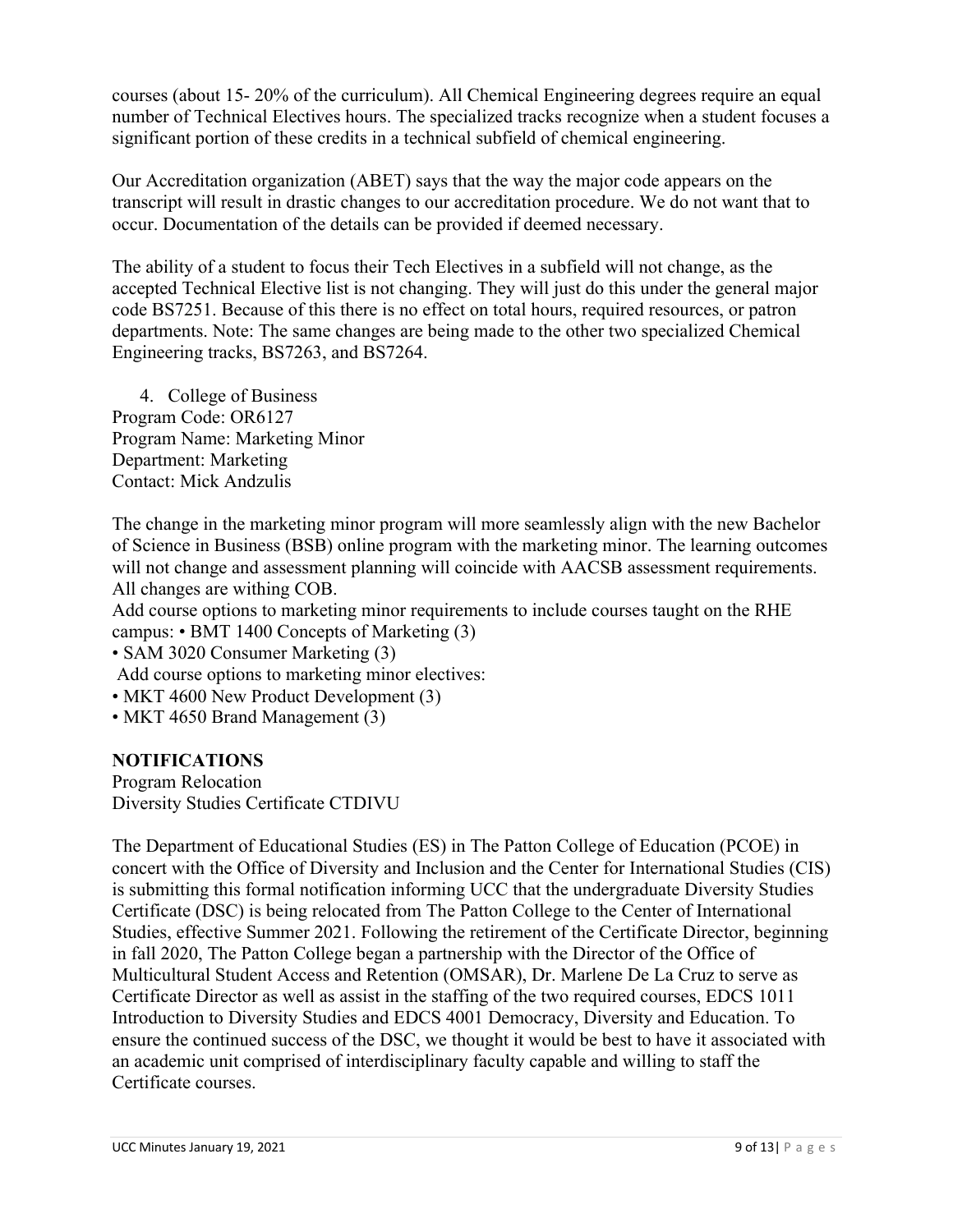#### **Program Review Committee Report:** Bärbel Such, Chair

AY16

• Aviation – site visit completed; awaiting chair's and dean's responses to report

#### AY19

• School of Rehabilitation and Communication Studies - Negotiating a review date for three separate programs aligned with accreditation.

#### AY20

- Applied Health Sciences and Wellness review report at Graduate Council
- Chemical and Biomolecular Engineering site visit scheduled for Feb. 18-19, 2021
- Civil Engineering site visit scheduled for Feb. 9, 2021
- Computer Science/Electrical Engineering review report at Graduate Council

#### AY 21

- College of Business site visit completed; awaiting report
- Linguistics/ELIP/OPIE (follow up AY 17) site visit completed; awaiting report
- Human and Consumer Sciences Education (follow up AY 17) site visit scheduled for Jan. 26, 2021

#### Reviews Completed AY 21:

- Educational Studies
- Mechanical Engineering
- UCC Program Review-Process: First Reading

https://www.ohio.edu/faculty-senate/committees/ucc/program-review

- o This document is scheduled to be reviewed every five years.
- o The committee has been working on the review of the document since last spring.
- o Consequences were updated for not completing review work in a timely manner.

#### **Individual Course Committee Report:** Sally Marinellie, Chair and Beth Quitslund, Co-Chair

#### **1. New Courses**

| College    | Course                                                    | <b>BRICKS</b>       |
|------------|-----------------------------------------------------------|---------------------|
| A&S        | ENG 2510: British Literature I                            | Pillars: Humanities |
| A&S        | ENG 2520: British Literature II                           | Pillars: Humanities |
| A&S        | ENG 2530: American Literature I                           | Pillars: Humanities |
| A&S        | ENG 2540: American Literature II                          | Pillars: Humanities |
| A&S        | ECON 2700: Economics of Conflict                          | Pillars: Soc/Beh    |
| A&S        | ECON 2600: Economics of Health Disparities                | Arches, Connected   |
| A&S        | ECON 2510: Global and Local Food Economies                | Arches, Connected   |
| A&S        | ECON 2400: International Trade Relations and Applications | Arches, Connected   |
| COB        | MKT 3400: Non-Profit Marketing                            | Bridges, L & D      |
| COB        | SASM 3400: Sport Data Strategy and Innovation             | --                  |
| <b>ENT</b> | ETM 1130: Introduction to Engineering and Technological   | Arches, Natural     |
|            | Sciences                                                  |                     |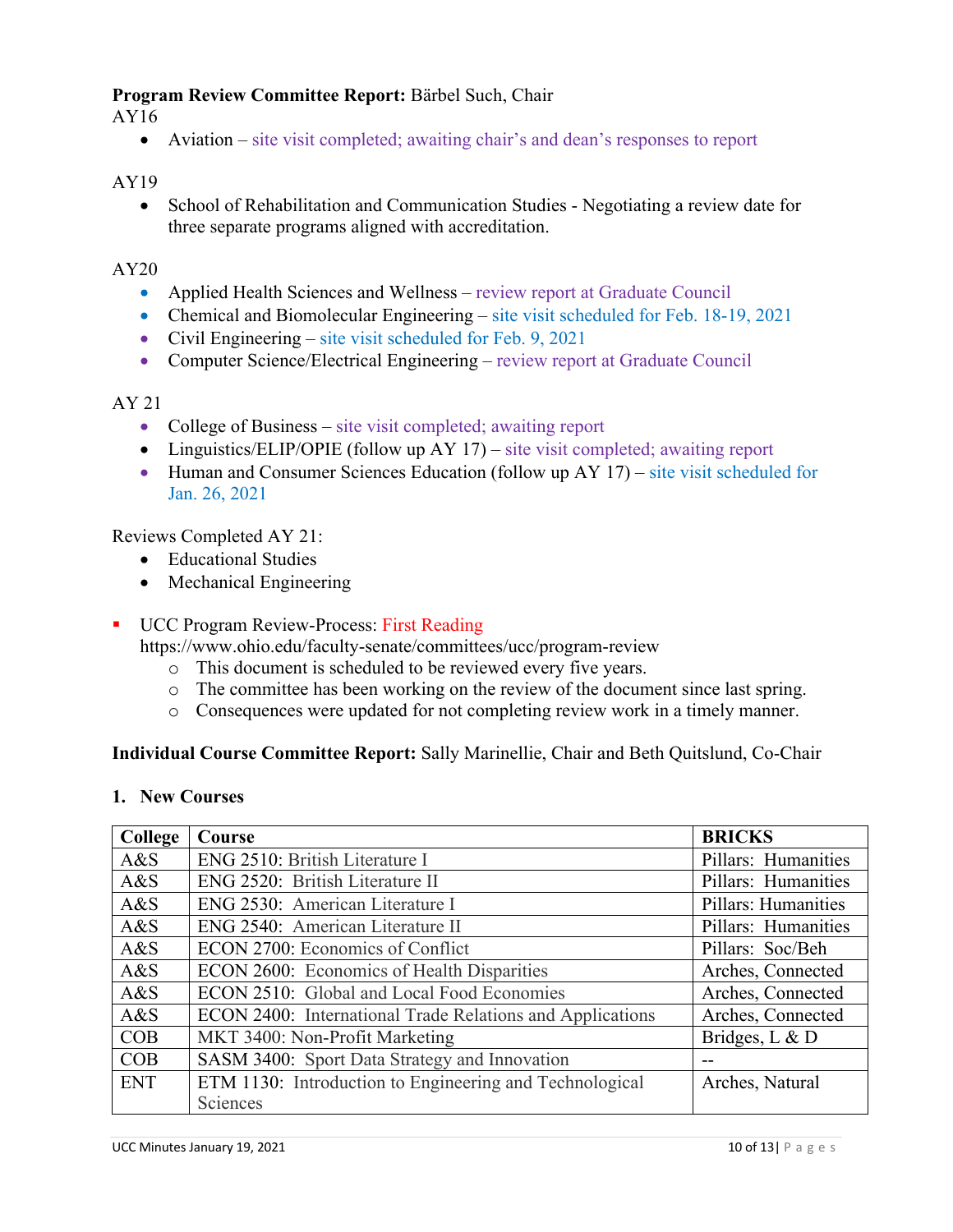| <b>ENT</b> | ET 1000: The History of Engineering and Technology in | Arches, Connected   |
|------------|-------------------------------------------------------|---------------------|
|            | Society                                               |                     |
| <b>ENT</b> | ET 2400: Fundamentals of Statistics                   | Arches, Constructed |
| <b>ENT</b> | ET 2450: Engineering Statistics                       | Arches, Constructed |
| FAR        | AH 3591/5591: History of Graphic Design               | --                  |

# **2. Course Changes**

| <b>Course</b>                                | <b>Changes</b>                                                  | <b>BRICKS</b> |
|----------------------------------------------|-----------------------------------------------------------------|---------------|
| BA 2500: Strategic Business Communication    | Changes: Topics/texts/KGFs                                      | <b>BSL</b>    |
| COED 6210: Coaching Soccer: The Beautiful    | Description, LOs,                                               |               |
| Game                                         | Topics/Texts/KGFs                                               |               |
| COED 6220: Concepts of Soccer Player         | Description, LOs,                                               |               |
| Development                                  | Topics/Texts/KGFs                                               |               |
| COED 6270: Advanced Soccer Player            | Description, LOs,                                               |               |
| Development                                  | Topics/Texts/KGFs                                               |               |
| COED 6280: Leadership and Team Dynamics      | Description, LOs,                                               |               |
| in Soccer                                    | Topics/Texts/KGFs                                               |               |
| COED 6300: Training and Conditioning         | Description, LOs,<br>Topics/Texts/KGFs                          |               |
| ECEE 2400: Infant/Toddler Mental Health and  | Description, LOs, Topics/KGFs,                                  | <b>PSBS</b>   |
| Development                                  | <b>BRICKS</b>                                                   |               |
| EDPL 4580: Professional Internship in Early  | LOs, Exp Learn, BRICKS                                          | BSL/BL        |
| Child                                        |                                                                 | D             |
| EDPL 4610: Professional Internship in Middle | LOs, Exp Learn, BRICKS                                          | BSL/BL        |
| Child                                        |                                                                 | D             |
| EDPL 4630: Professional Internship in        | LOs, Exp Learn, BRICKS                                          | BSL/BL        |
| Adolescence                                  |                                                                 | D             |
| EDSP 3700: Understanding and Guiding         | Course #, name, description, LOs,                               |               |
| <b>Behavior</b>                              | topics/KGFs, dual list                                          |               |
| ENG 2010: Introduction to Prose Fiction and  | Description, LOs, requisite, set-                               | <b>PTC</b>    |
| Nonfiction                                   | aside, Topics/KGFs, BRICKS                                      |               |
| ENG 2020: Introduction to Poetry and Drama   | Description, LOs, requisite, set-<br>aside, Topics/KGFs, BRICKS | <b>PTC</b>    |
|                                              | Short name, description, LOs,                                   | BSL/Ca        |
| ENG 4600: Topics in English Studies          | requisite, Topics/texts/KGFs,                                   |               |
|                                              | <b>BRICKS</b>                                                   | р             |
|                                              | Short name, description, LOs,                                   | BSL/Ca        |
| ENG 4640: British Authors                    | requisite, Topics/texts/KGFs,                                   |               |
|                                              | <b>BRICKS</b>                                                   | p             |
|                                              | Short name, description, LOs,                                   | BSL/Ca        |
| <b>ENG 4650: American Authors</b>            | requisite, Topics/texts/KGFs,                                   |               |
|                                              | <b>BRICKS</b>                                                   | р             |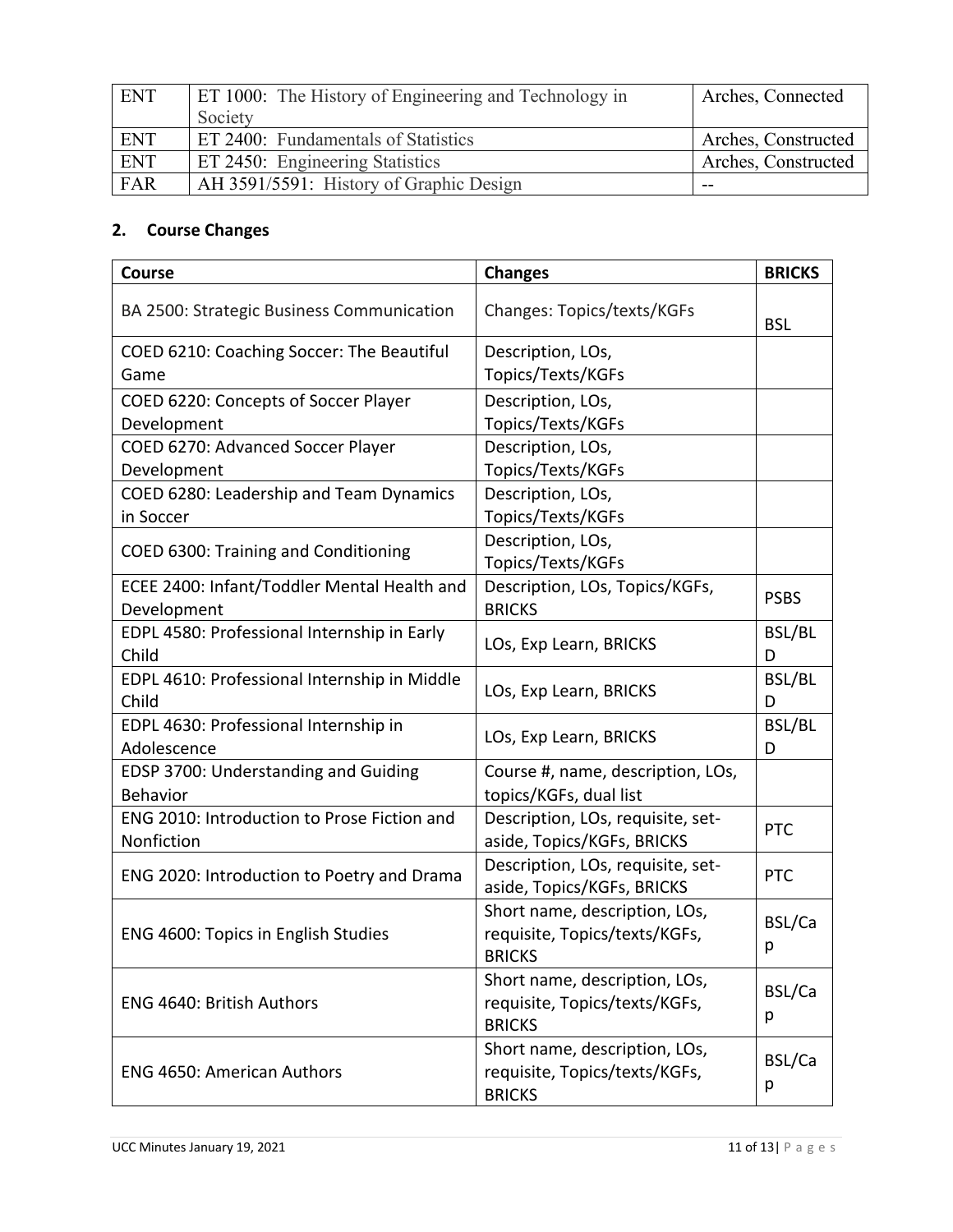| <b>ENG 4660: International Authors</b>                      | Short name, description, LOs,<br>requisite, Topics/texts/KGFs,<br><b>BRICKS</b> | BSL/Ca<br>р |
|-------------------------------------------------------------|---------------------------------------------------------------------------------|-------------|
| IHS 2290: Global Health in Film & Theater                   | Description, LOs,<br>Topics/Texts/KGFs, BRICKS                                  | <b>ACsW</b> |
| JOUR 2150: Mass Media Writing Principles                    | LOs, requisite, Topics/KGFs                                                     |             |
| LING 2750: Introduction to Language and                     | Description, LOs,                                                               | FIE/AC      |
| Culture                                                     | Topics/Texts/KGFs, BRICKS                                                       | nW          |
| MGT 3100: Values, Business Ethics, and<br>Corporate R       | Description                                                                     | <b>BER</b>  |
| MGT 3730: Entrepreneurial Business<br>Consulting            | Component, LOs, Exp Learn,<br><b>BRICKS</b>                                     | <b>BLD</b>  |
| MGT 3735: Entrepreneurship in Practice                      | LOs, Exp Learn, BRICKS                                                          | <b>BLD</b>  |
| SASM 3120: Sports Governance and Ethics                     | LOS, BRICKS                                                                     | <b>BER</b>  |
| SASM 3910: Internship in Sport Management                   | Course #, requisite, hrs, Exp Learn                                             |             |
| SASM 4000: Diversity, Equity and Inclusion in<br>Sport      | Name, description, LOs, BRICKS                                                  | <b>BDP</b>  |
| SASM 4450: Sport Ticket Sales and Revenue<br><b>Streams</b> | Name, description, requisite, texts                                             |             |
| SASM 4500: Bobcat Sport Consulting                          | Name, description, LOs, Exp Learn,<br><b>BRICKS</b>                             | BER/Ca<br>р |

# **3. Expedited Changes**

| Course                                        | <b>Changes</b>                    |  |
|-----------------------------------------------|-----------------------------------|--|
| MBA 6340: Organizational Behavior and         | Requisite                         |  |
| <b>Human Resources</b>                        |                                   |  |
| NURS 1111: Foundations of Nursing             | <b>LOs</b>                        |  |
| Practice                                      |                                   |  |
| NURS 1112: Health Assessment Across the       | <b>LO<sub>S</sub></b>             |  |
| Lifespan                                      |                                   |  |
| NURS 1131: Pharmacology I                     | LOs                               |  |
| NURS 1211: Medical Surgical Nursing I         | LOs, topics                       |  |
| NURS 1221: Mental Health Nursing              | LOs, topics                       |  |
| NURS 1231: Pharmacology II                    | LOs, topics                       |  |
| <b>NURS 2111: Medical Surgical Nursing II</b> | LOs, topics                       |  |
| NURS 2221: Integrated Nursing Practice        | LOs, topics                       |  |
| NRSE 2111: Clinical Judgment II               | LOs                               |  |
| NRSE 2211: Clinical Judgment III              | LOs                               |  |
| NRSE 2231: Health Assessment                  | LOs                               |  |
| NRSE 2241: Pharmacology in Nursing            | LOs                               |  |
| NRSE 4211: Clinical Judgment VI               | <b>LO<sub>S</sub></b>             |  |
| NRSE 6230: Advanced Pharmacology              | LOs, requisite, topics/texts/KGFs |  |
| PT 8920: Clinical Practicum I                 | LOs                               |  |
| PT 8921: Clinical Practicum II                | LOs                               |  |